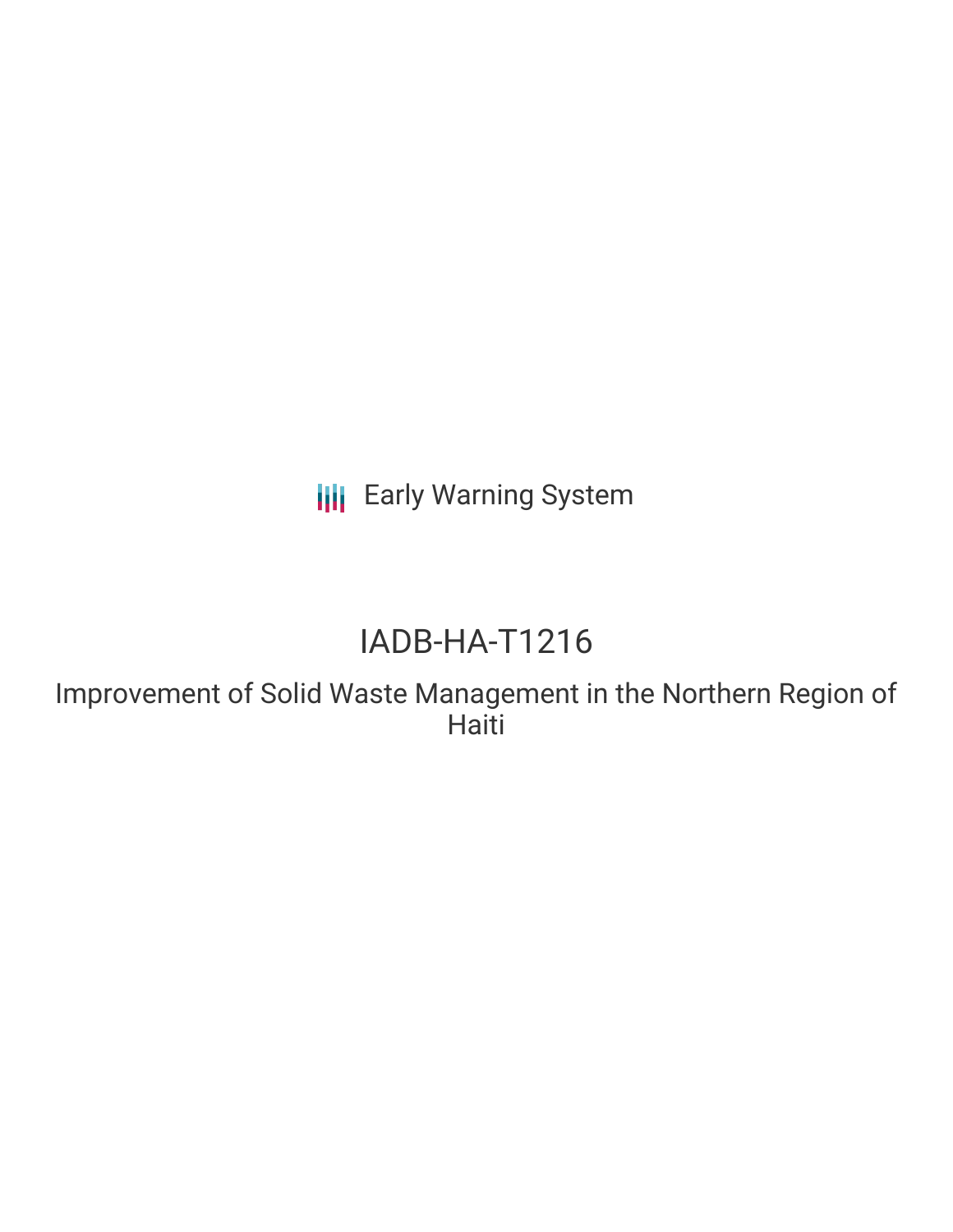

#### **Quick Facts**

| <b>Countries</b>               | Haiti                                                       |
|--------------------------------|-------------------------------------------------------------|
| <b>Financial Institutions</b>  | Inter-American Development Bank (IADB)                      |
| <b>Status</b>                  | Active                                                      |
| <b>Bank Risk Rating</b>        | U                                                           |
| <b>Voting Date</b>             | 2015-12-09                                                  |
| <b>Borrower</b>                | Government of Haiti                                         |
| <b>Sectors</b>                 | Infrastructure, Technical Cooperation, Water and Sanitation |
| <b>Investment Type(s)</b>      | Grant                                                       |
| <b>Investment Amount (USD)</b> | $$0.30$ million                                             |
| <b>Project Cost (USD)</b>      | $$0.30$ million                                             |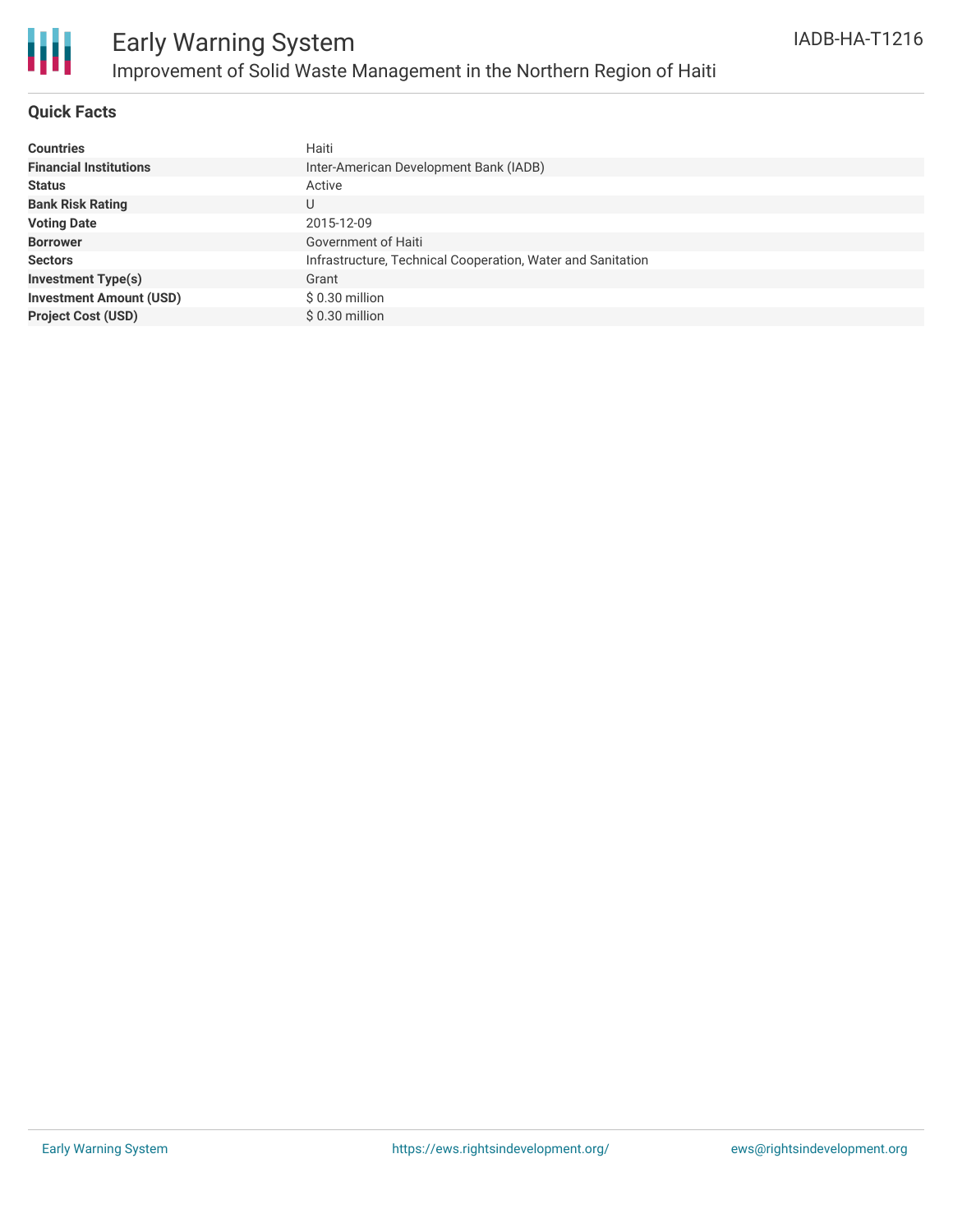

#### **Project Description**

This project will establish infrastructure of solid waste management and recycling infrastructure in the northern region of Haiti. This project also creates institutions within the solid waste sector to enhance the management and sustainability.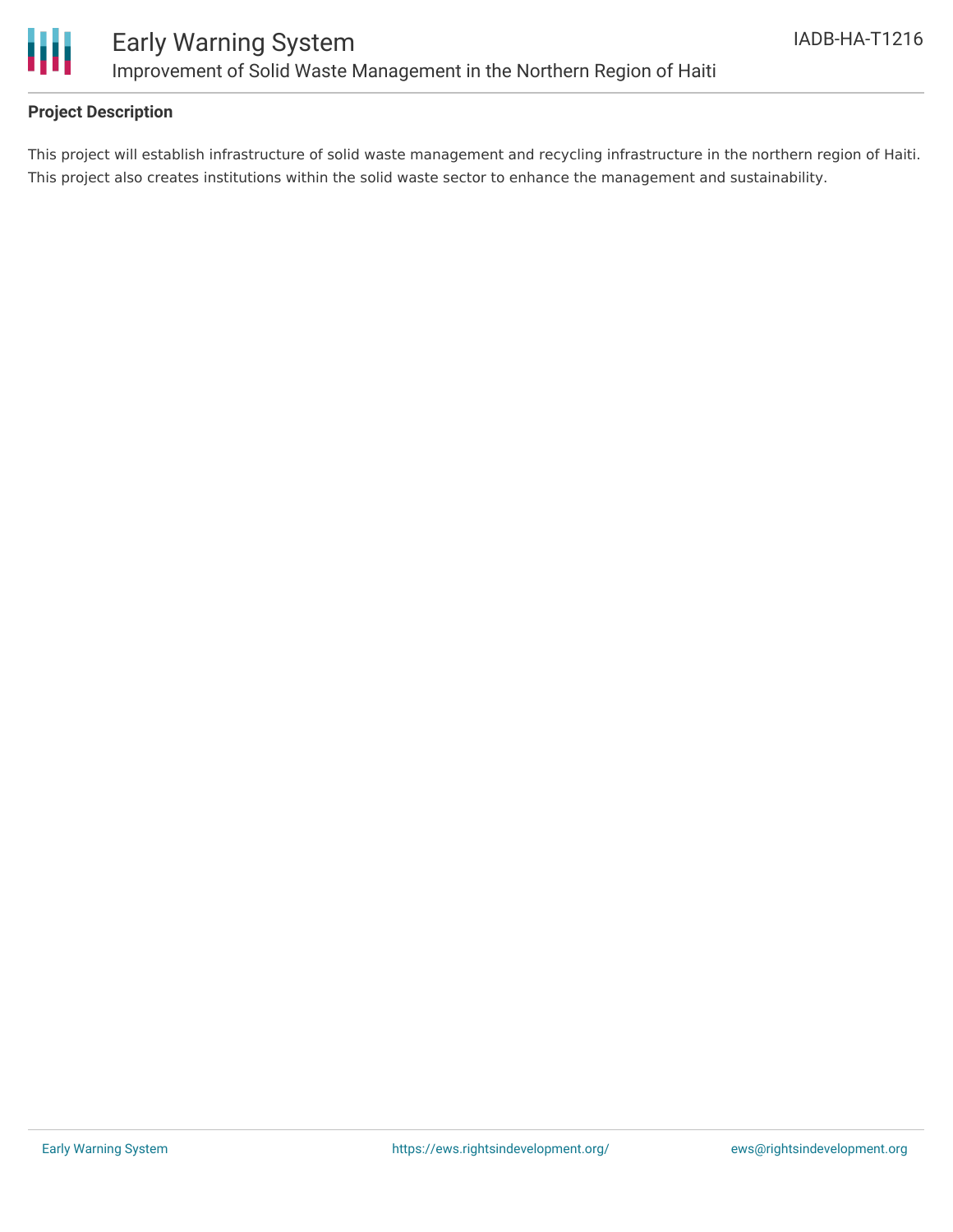

### Early Warning System Improvement of Solid Waste Management in the Northern Region of Haiti

#### **Investment Description**

• Inter-American Development Bank (IADB)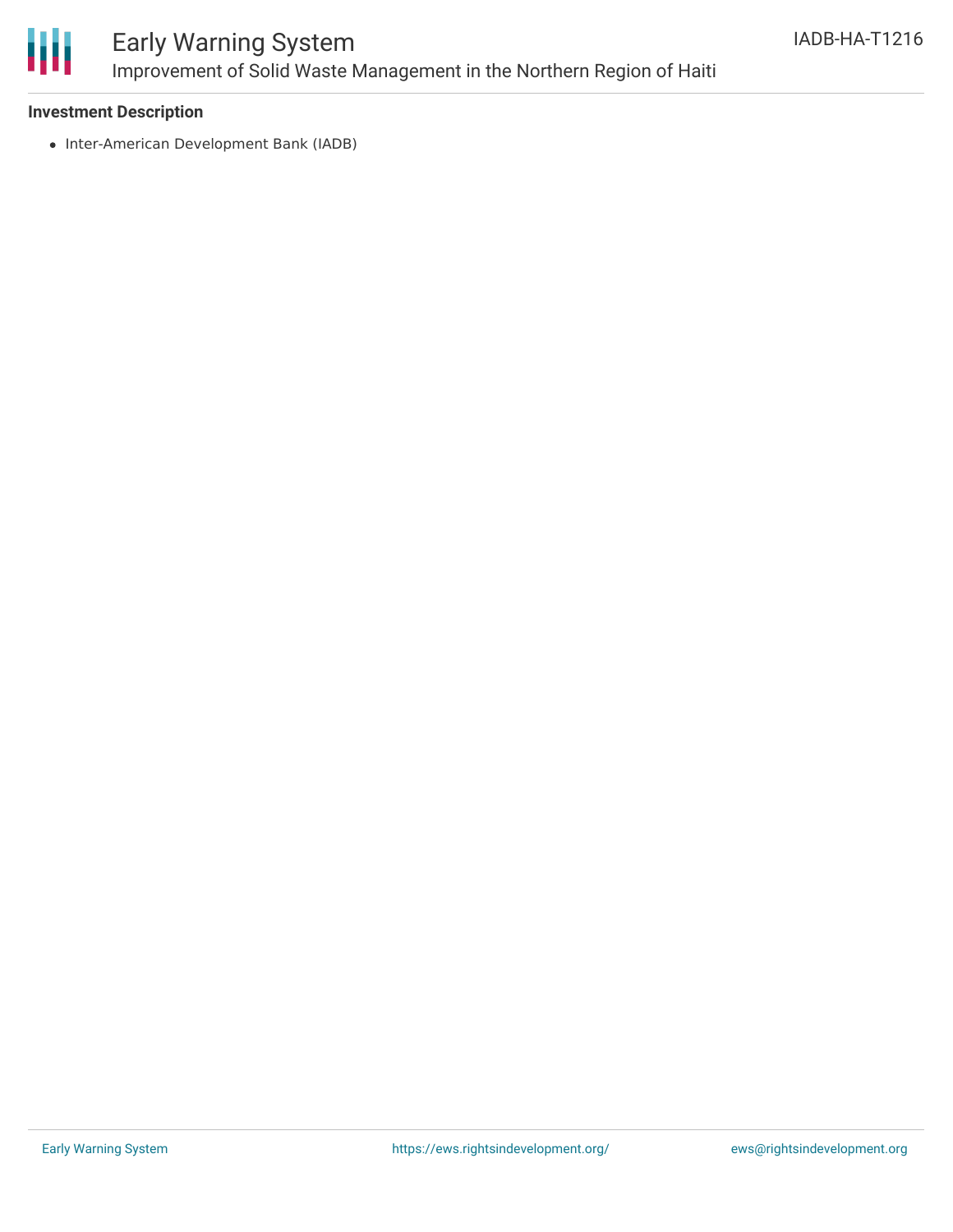

#### **Contact Information**

\*No contacts available\*

#### ACCOUNTABILITY MECHANISM OF IDB/ IIC

The Independent Consultation and Investigation Mechanism (MICI) is the independent complaint mechanism and fact-finding body for people who have been or are likely to be adversely affected by an Inter-American Development Bank (IDB) or Inter-American Investment Corporation (IIC)-funded project. If you submit a complaint to MICI, they may assist you in addressing the problems you raised through a dispute-resolution process with those implementing the project and/or through an investigation to assess whether the IDB or IIC is following its own policies for preventing or mitigating harm to people or the environment. You can submit a complaint by sending an email to MICI@iadb.org. You can learn more about the MICI and how to file a complaint at http://www.iadb.org/en/mici/mici,1752.html (in English) or http://www.iadb.org/es/mici/mici,1752.html (Spanish).